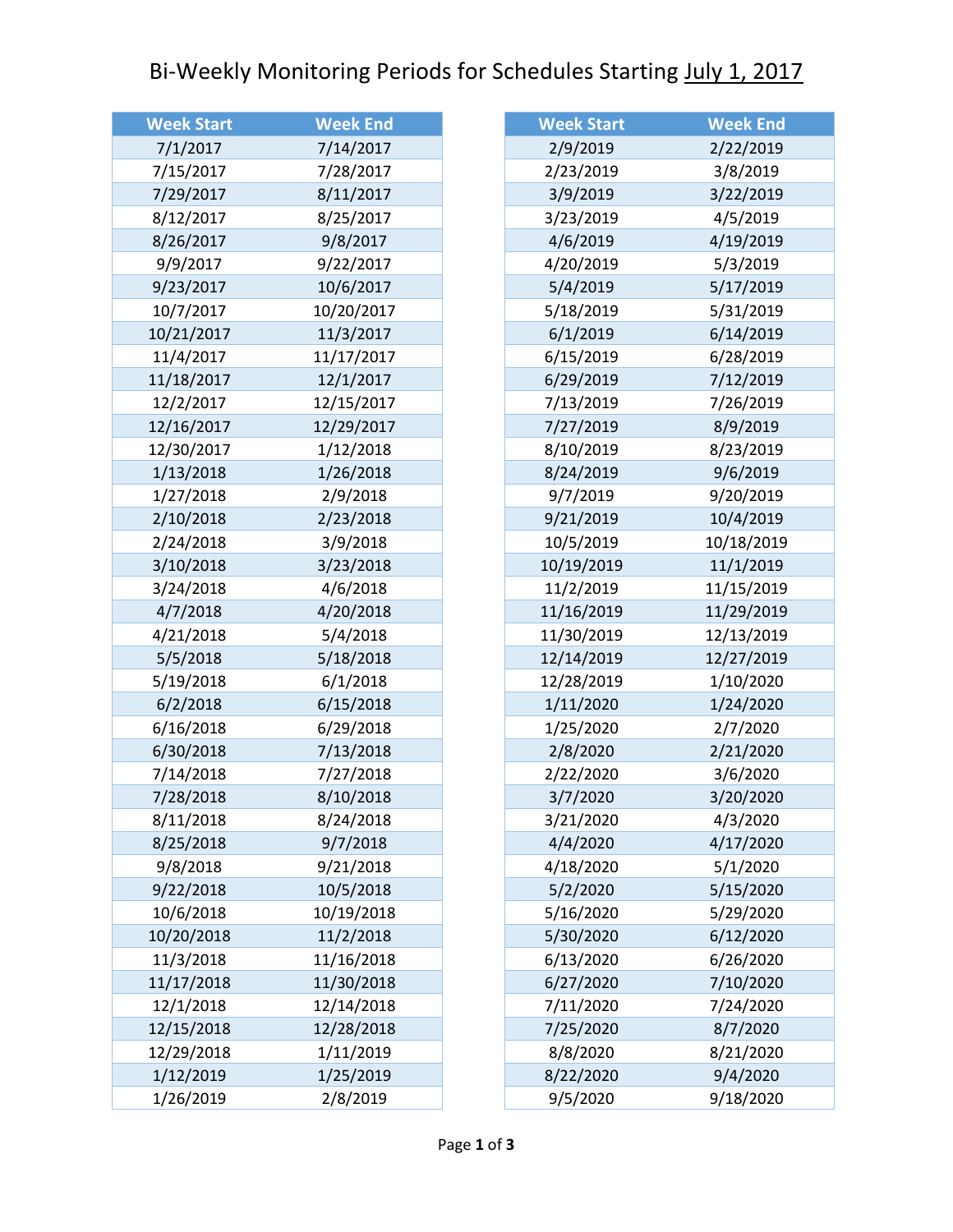## Bi-Weekly Monitoring Periods for Schedules Starting July 1, 2017

| <b>Week Start</b> | <b>Week End</b> |
|-------------------|-----------------|
| 9/19/2020         | 10/2/2020       |
| 10/3/2020         | 10/16/2020      |
| 10/17/2020        | 10/30/2020      |
| 10/31/2020        | 11/13/2020      |
| 11/14/2020        | 11/27/2020      |
| 11/28/2020        | 12/11/2020      |
| 12/12/2020        | 12/25/2020      |
| 12/26/2020        | 1/8/2021        |
| 1/9/2021          | 1/22/2021       |
| 1/23/2021         | 2/5/2021        |
| 2/6/2021          | 2/19/2021       |
| 2/20/2021         | 3/5/2021        |
| 3/6/2021          | 3/19/2021       |
| 3/20/2021         | 4/2/2021        |
| 4/3/2021          | 4/16/2021       |
| 4/17/2021         | 4/30/2021       |
| 5/1/2021          | 5/14/2021       |
| 5/15/2021         | 5/28/2021       |
| 5/29/2021         | 6/11/2021       |
| 6/12/2021         | 6/25/2021       |
| 6/26/2021         | 7/9/2021        |
| 7/10/2021         | 7/23/2021       |
| 7/24/2021         | 8/6/2021        |
| 8/7/2021          | 8/20/2021       |
| 8/21/2021         | 9/3/2021        |
| 9/4/2021          | 9/17/2021       |
| 9/18/2021         | 10/1/2021       |
| 10/2/2021         | 10/15/2021      |
| 10/16/2021        | 10/29/2021      |
| 10/30/2021        | 11/12/2021      |
| 11/13/2021        | 11/26/2021      |
| 11/27/2021        | 12/10/2021      |
| 12/11/2021        | 12/24/2021      |
| 12/25/2021        | 1/7/2022        |
| 1/8/2022          | 1/21/2022       |
| 1/22/2022         | 2/4/2022        |
| 2/5/2022          | 2/18/2022       |
| 2/19/2022         | 3/4/2022        |
| 3/5/2022          | 3/18/2022       |
| 3/19/2022         | 4/1/2022        |
| 4/2/2022          | 4/15/2022       |
| 4/16/2022         | 4/29/2022       |

| <b>Week Start</b> | <b>Week End</b> |
|-------------------|-----------------|
| 4/30/2022         | 5/13/2022       |
| 5/14/2022         | 5/27/2022       |
| 5/28/2022         | 6/10/2022       |
| 6/11/2022         | 6/24/2022       |
| 6/25/2022         | 7/8/2022        |
| 7/9/2022          | 7/22/2022       |
| 7/23/2022         | 8/5/2022        |
| 8/6/2022          | 8/19/2022       |
| 8/20/2022         | 9/2/2022        |
| 9/3/2022          | 9/16/2022       |
| 9/17/2022         | 9/30/2022       |
| 10/1/2022         | 10/14/2022      |
| 10/15/2022        | 10/28/2022      |
| 10/29/2022        | 11/11/2022      |
| 11/12/2022        | 11/25/2022      |
| 11/26/2022        | 12/9/2022       |
| 12/10/2022        | 12/23/2022      |
| 12/24/2022        | 1/6/2023        |
| 1/7/2023          | 1/20/2023       |
| 1/21/2023         | 2/3/2023        |
| 2/4/2023          | 2/17/2023       |
| 2/18/2023         | 3/3/2023        |
| 3/4/2023          | 3/17/2023       |
| 3/18/2023         | 3/31/2023       |
| 4/1/2023          | 4/14/2023       |
| 4/15/2023         | 4/28/2023       |
| 4/29/2023         | 5/12/2023       |
| 5/13/2023         | 5/26/2023       |
| 5/27/2023         | 6/9/2023        |
| 6/10/2023         | 6/23/2023       |
| 6/24/2023         | 7/7/2023        |
| 7/8/2023          | 7/21/2023       |
| 7/22/2023         | 8/4/2023        |
| 8/5/2023          | 8/18/2023       |
| 8/19/2023         | 9/1/2023        |
| 9/2/2023          | 9/15/2023       |
| 9/16/2023         | 9/29/2023       |
| 9/30/2023         | 10/13/2023      |
| 10/14/2023        | 10/27/2023      |
| 10/28/2023        | 11/10/2023      |
| 11/11/2023        | 11/24/2023      |
| 11/25/2023        | 12/8/2023       |